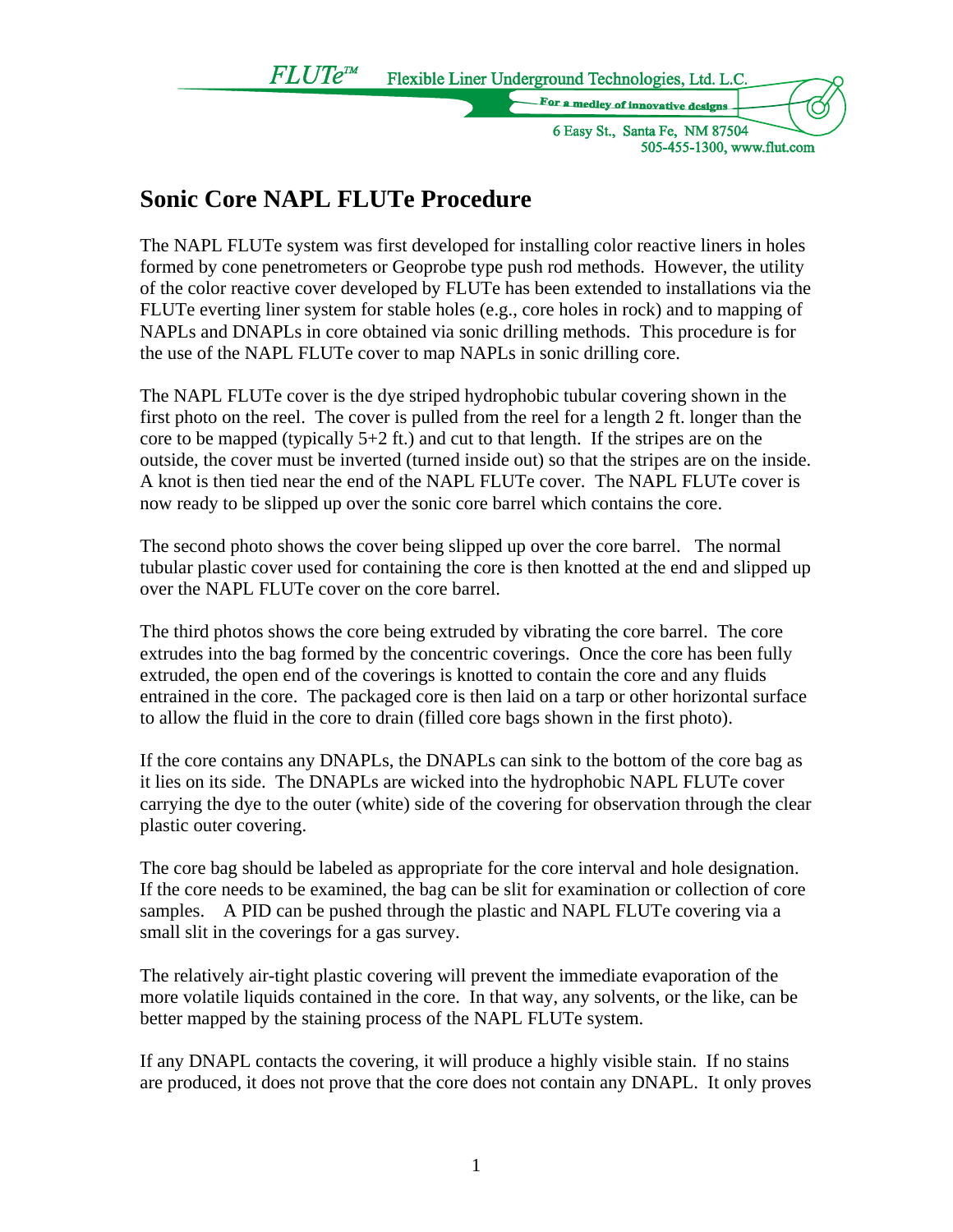that the DNAPL did not contact the covering. The core bag might be rolled about to better expose the pore fluids to the cover material.

Examples of stains of the covering are shown in the last photos. These photos are of NAPL FLUTe covers installed via push rods or into open core holes.

It is also possible that the coring procedure does not recover the DNAPL/NAPL. The in situ technique of the installation of the NAPL FLUTe system into the ground does allow an in situ assessment. The NAPL FLUTe covering on the exterior of a liner dilated in the hole is commonly installed via pushrods and also, recently, via the interior of a sonic casing using the same technique as for the push rod installation. That procedure is described at the FLUTe web site **www.flut.com**. For more information on this procedure, prices, references, or the other FLUTe flexible liner methods, call 888-333- 2433.



Sliding the NAPL FLUTe cover over the core barrel